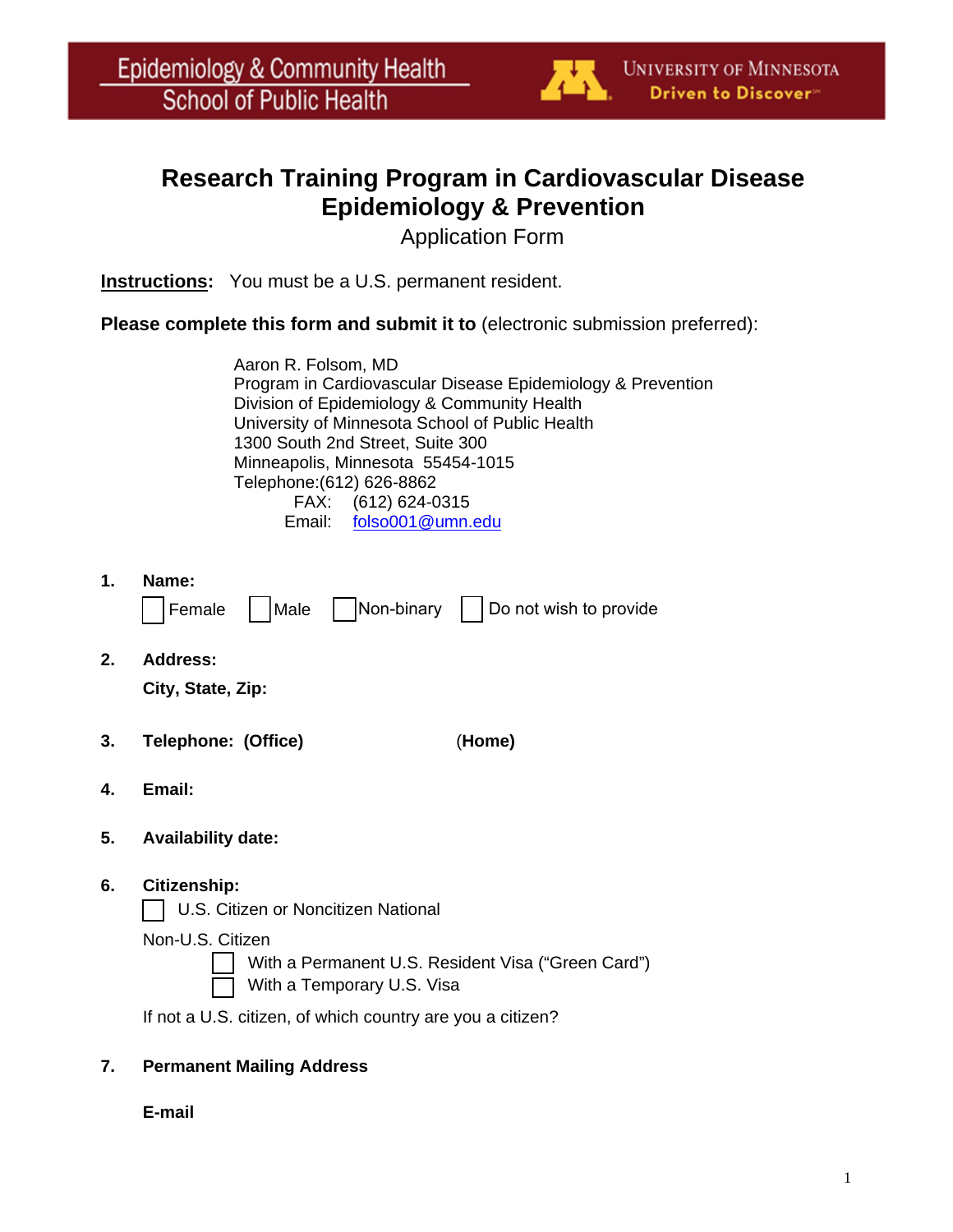|            | Epidemiology & Community Health<br><b>UNIVERSITY OF MINNESOTA</b><br>Driven to Discover"<br><b>School of Public Health</b>                                                                                                                                                                              |
|------------|---------------------------------------------------------------------------------------------------------------------------------------------------------------------------------------------------------------------------------------------------------------------------------------------------------|
| 8.         | Are you Hispanic (or Latino)?  <br> Yes <br><b>No</b><br>Do not wish to provide.                                                                                                                                                                                                                        |
| 9.         | What is your racial background? Check one or more.<br>American Indian or Alaska Native<br>Native Hawaiian or other Pacific Islander<br>Asian<br><b>Black or African American</b><br>White<br>Do not wish to provide                                                                                     |
| 10.<br>11. | Do you have a disability?<br>Do not wish to provide<br>No<br>Ƙes<br>If yes, which of the following categories describe your disability (ies):<br>Mobility/Orthopedic Impairment<br>Visual<br><b>Hearing</b><br>Other<br>Are you from a disadvantaged background?<br>Do not wish to provide<br>Yes<br>N٥ |

**12. Education:** *(Please attach copies of your college transcripts.)*

| Institution, Department, | Year Attended | Received        | Major | Minor |
|--------------------------|---------------|-----------------|-------|-------|
| and Location             | From          | Degree Mo.& Yr. | Field | Field |

Doctoral thesis (if applicable):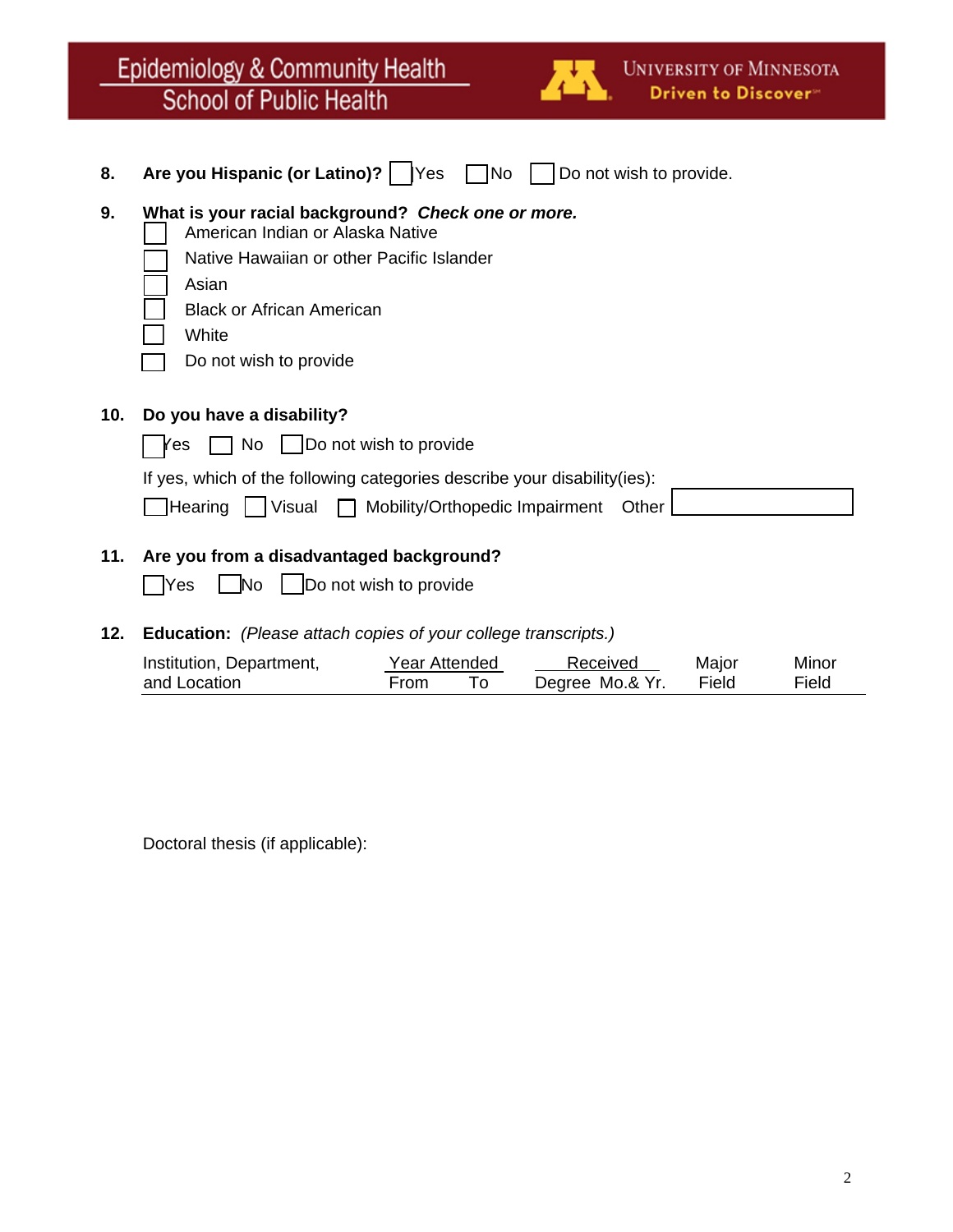

Residency Training Institution (if applicable):

## **13. Professional experience:**

| Dates   | Title<br>Job ī | <b>Brief Description</b> | Emplover | Address |
|---------|----------------|--------------------------|----------|---------|
| (MM/Yr) |                |                          |          |         |

**14. Other relevant experience:**

**15. Professional licensure and board certification:** *[List type(s) and states of licensure and board certification(s)]*

**16. Professional organizations:**

**17. Scholarly contributions:** *[Attach list of publications and presentations.]*